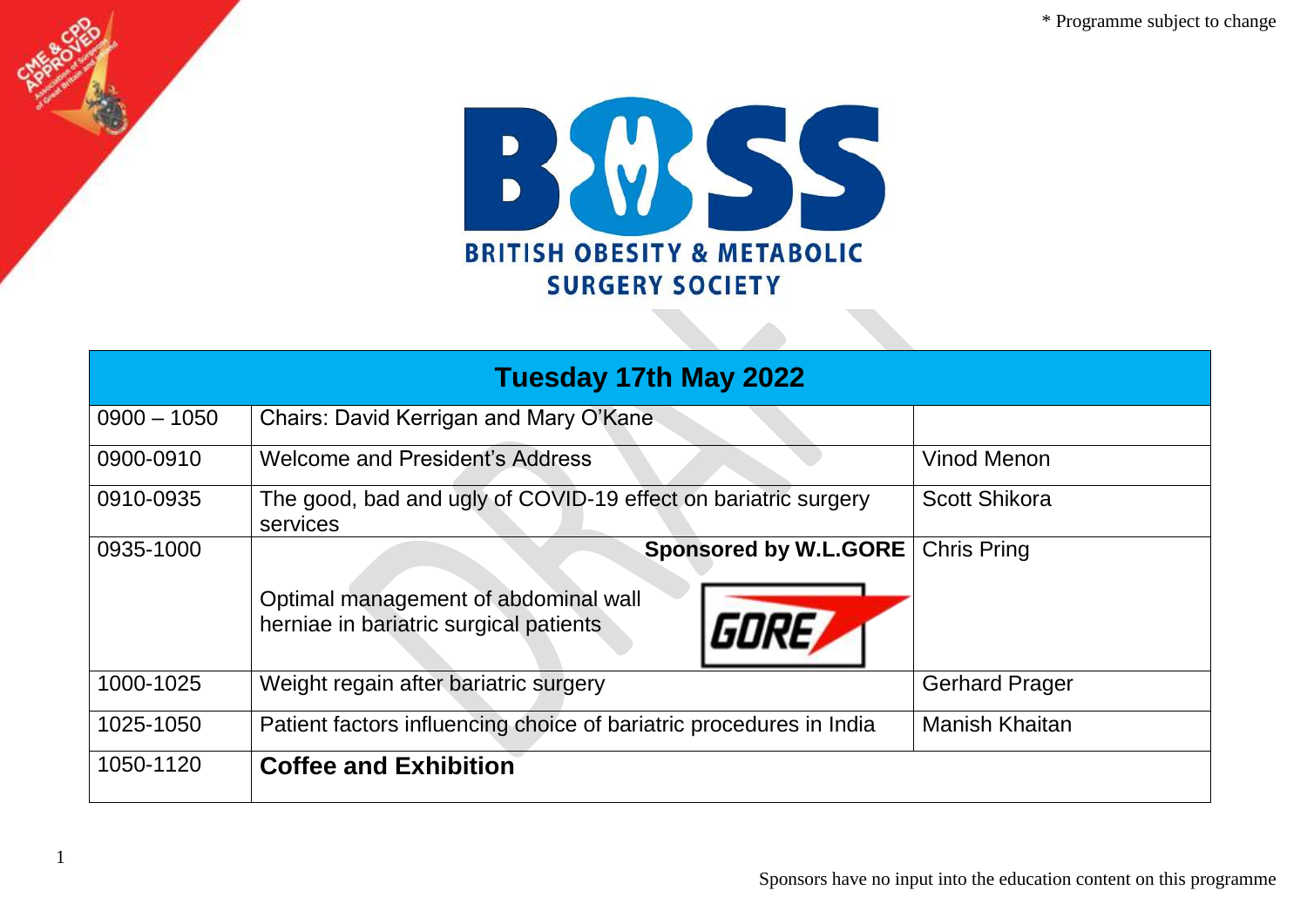| $1120 - 1300$ | Chairs: Sanjay Agrawal, Andrew Jenkinson and Pawanindra Lal                                                                                                                                                                                                                                                                   |                                                                                                                                                                                    |  |                                                                                                                                                                                                                                                                                                                                                                                                                                                                                                                                                                                                                                                         |
|---------------|-------------------------------------------------------------------------------------------------------------------------------------------------------------------------------------------------------------------------------------------------------------------------------------------------------------------------------|------------------------------------------------------------------------------------------------------------------------------------------------------------------------------------|--|---------------------------------------------------------------------------------------------------------------------------------------------------------------------------------------------------------------------------------------------------------------------------------------------------------------------------------------------------------------------------------------------------------------------------------------------------------------------------------------------------------------------------------------------------------------------------------------------------------------------------------------------------------|
| 1120-1140     | GORD/Barrett's after sleeve gastrectomy – should we be<br>concerned?                                                                                                                                                                                                                                                          |                                                                                                                                                                                    |  | <b>Oliver Old</b>                                                                                                                                                                                                                                                                                                                                                                                                                                                                                                                                                                                                                                       |
| 1140-1200     | <b>Sponsored by Apollo Endosurgery</b><br>Devinder Bansi<br><b>Jamie Kelly</b><br>Bariatric endoscopy to the rescue                                                                                                                                                                                                           |                                                                                                                                                                                    |  |                                                                                                                                                                                                                                                                                                                                                                                                                                                                                                                                                                                                                                                         |
| 1200-1220     | Factors for safe anaesthesia in patients with obesity                                                                                                                                                                                                                                                                         |                                                                                                                                                                                    |  | <b>Andrew McKechnie</b>                                                                                                                                                                                                                                                                                                                                                                                                                                                                                                                                                                                                                                 |
| 1220-1240     | What is the role of psychology in bariatric surgery? An exploration<br>of the views of psychologists, the MDT and patients.                                                                                                                                                                                                   |                                                                                                                                                                                    |  | <b>Denise Ratcliffe</b><br><b>Esme Banting</b>                                                                                                                                                                                                                                                                                                                                                                                                                                                                                                                                                                                                          |
| 1240-1300     | How do we increase NHS bariatric surgical activity?                                                                                                                                                                                                                                                                           |                                                                                                                                                                                    |  | Stella Vig                                                                                                                                                                                                                                                                                                                                                                                                                                                                                                                                                                                                                                              |
| 1300-1400     | <b>Lunch and Exhibition</b>                                                                                                                                                                                                                                                                                                   |                                                                                                                                                                                    |  |                                                                                                                                                                                                                                                                                                                                                                                                                                                                                                                                                                                                                                                         |
| 1330-1400     | <b>Oxford Suite</b><br><b>Apollo Sponsored session</b><br>Introducing an endoscopic<br>bariatric program into an<br>NHS hospital? - Dr Bu<br>Hayee, King's College<br>Hospital<br><b>ORBERA 365 Intragastric</b><br>Balloon <sup>®</sup> : A bridge to<br>surgery - Prof. Thomas<br>Horbach, Viszera Clinic,<br><b>Munich</b> | Hall 4<br><b>J&amp;J Sponsored session</b><br><b>Restarting Bariatric Surgery; a</b><br>transdisciplinary approach -<br>Sally Abbott, Stuart Flint and<br><b>Dimitri Pournaras</b> |  | <b>Cambridge Suite</b><br>Novo Nordisk Sponsored session<br><b>Efficacy of current</b><br>pharmacotherapy in weight<br>management - is a once-weekly<br><b>GLP-1 RA the next STEP</b><br>forward? - Alex Miras<br>This is a promotional symposium session organised<br>and funded by Novo Nordisk. Dr Alex Miras, senior<br>clinical lecturer and Consultant in Endocrinology,<br>Imperial College London, will has received an<br>honorarium from Novo Nordisk to participate in this<br>session. The information presented at this symposium<br>is intended for UK-based Healthcare Professionals<br>(HCPs) only. Prescribing Information and Adverse |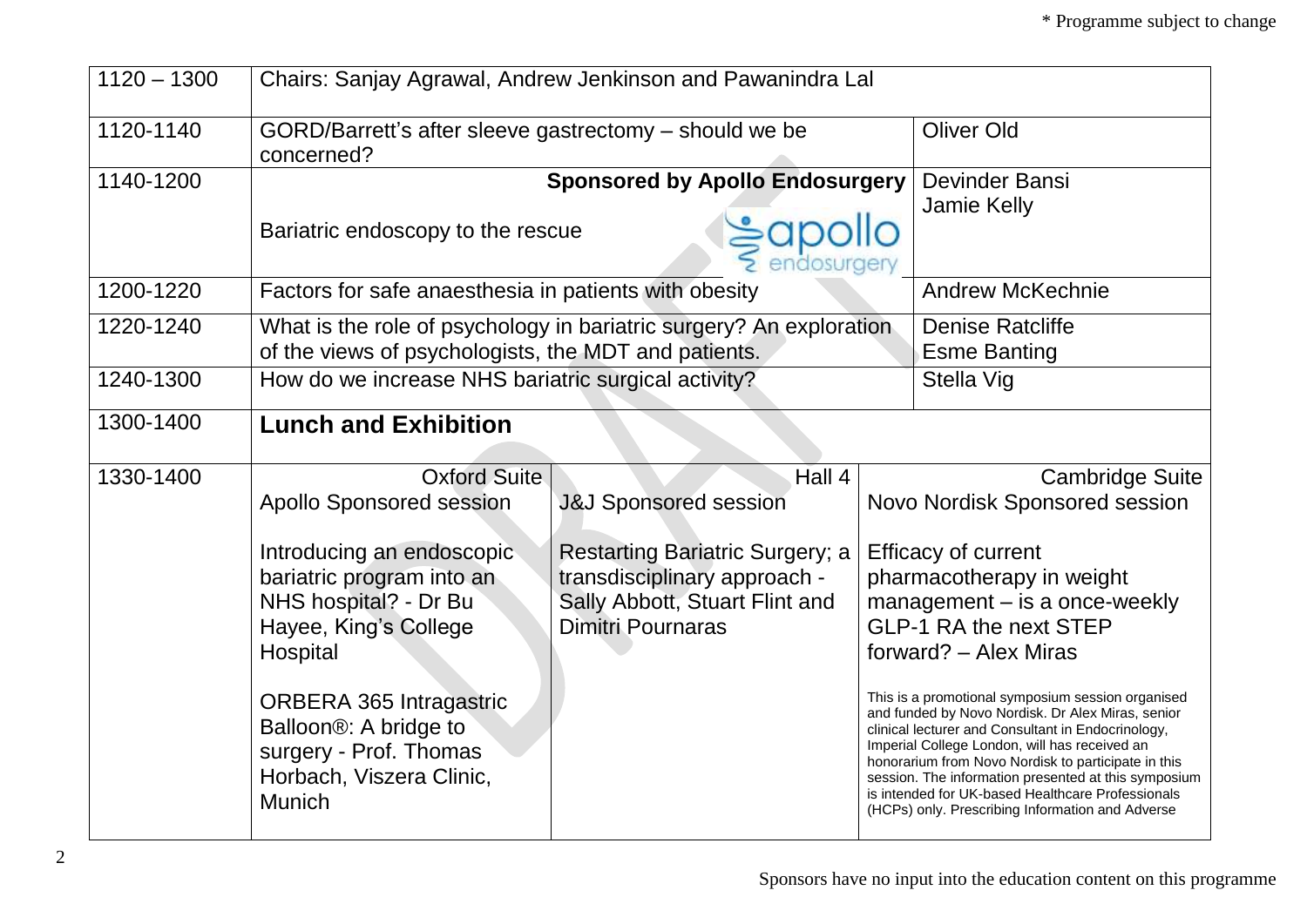|               | meeting.                                                                                                                                                                                                                                          | Events Reporting information will be available at this |  |
|---------------|---------------------------------------------------------------------------------------------------------------------------------------------------------------------------------------------------------------------------------------------------|--------------------------------------------------------|--|
|               |                                                                                                                                                                                                                                                   |                                                        |  |
| $1400 - 1600$ | Chairs: Sally Abbott, Jon Barry and Manish Khaitan                                                                                                                                                                                                |                                                        |  |
| 1400-1450     | Joint IHP & Surgical free papers                                                                                                                                                                                                                  |                                                        |  |
|               | O1 - 'You're on mute': outcomes of an eHealth Tier 2 weight management programme - Jade<br>Sampford                                                                                                                                               |                                                        |  |
|               | O2 - Cognitive improvement following Sleeve Gastrectomy and Roux-en-Y Gastric Bypass<br>procedures - Mehul Gupta                                                                                                                                  |                                                        |  |
|               | O3 - Concomitant surgery during index bypass surgery has comparable outcomes with primary<br>bypass surgery - Vittal Rao                                                                                                                          |                                                        |  |
|               | O4 - Changes in accelerometer-measured physical activity levels and sedentary behaviour,<br>physical function, and physical strength in the first year following bariatric surgery: the BARI-<br>LIFESTYLE observational study - Friedrich Jassil |                                                        |  |
|               | O5 - Ten-year experience and management of gastric band emergencies in a non-bariatric unit -<br>Sri Sivaraja                                                                                                                                     |                                                        |  |
|               | O6 - Development of Obesity Medicine Data collection Tool (OMDT) – a national registry for real<br>life outcomes of current and future obesity pharmacotherapies in the NHS. - Georgios Dimitriadis                                               |                                                        |  |
| 1450-1520     | <b>BOMSS Annual General Meeting</b>                                                                                                                                                                                                               | <b>BOMSS Council</b>                                   |  |
| 1520-1540     | Impact of bariatric surgery on polycystic ovarian syndrome                                                                                                                                                                                        | <b>Alex Miras</b>                                      |  |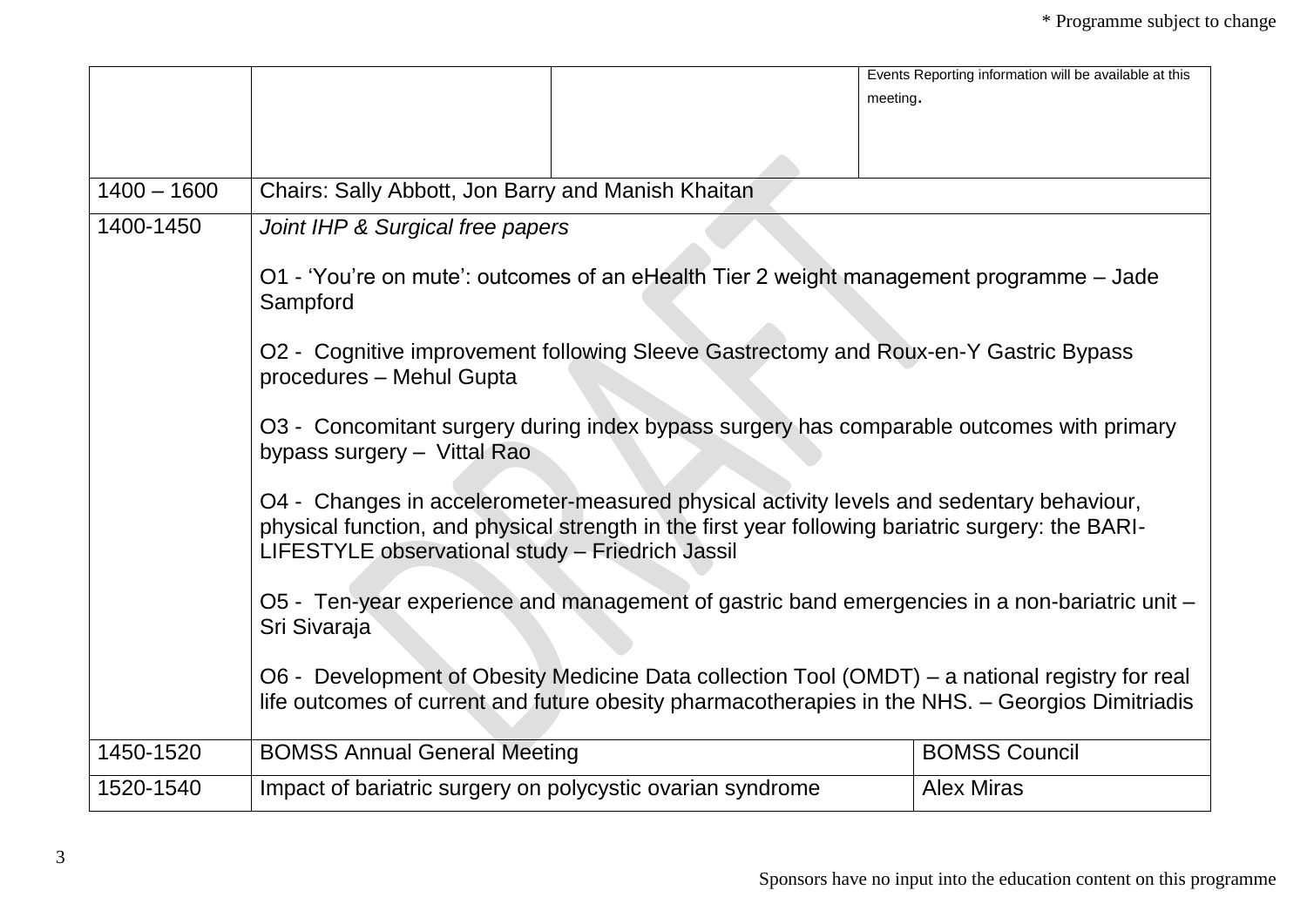| 1540-1600     | <b>Coffee and Exhibition</b>                                                                                                                                                                                                |                        |                                                                                            |
|---------------|-----------------------------------------------------------------------------------------------------------------------------------------------------------------------------------------------------------------------------|------------------------|--------------------------------------------------------------------------------------------|
| $1600 - 1735$ | Chairs: Will Hawkins, Thomas Horbach and Steve Robinson                                                                                                                                                                     |                        |                                                                                            |
| 1600-1635     | Is pharmacotherapy for obesity the new threat to bariatric surgery?<br>Preoperative indications<br>Postoperative indications<br>Panel discussion                                                                            |                        | Panel:<br>Rachel Batterham,<br>Francesco Rubino,<br>Nadya Isack, Patient<br>Representative |
| 1635-1650     | Revisional surgery for reflux and dysmotility                                                                                                                                                                               |                        | <b>Esme Banting, Psychology</b><br><b>Gerhard Prager</b>                                   |
| 1650-1705     | National Bariatric Surgery Registry update                                                                                                                                                                                  |                        | <b>Peter Small</b>                                                                         |
| 1705-1735     | Key findings from the BOMSS Patient Safety Committee<br>Learning from Mortality<br>Long-term Follow up after BMS<br>National Bariatric MDT - Brijesh Madhok<br>Alert on the use of SGLT-2i for BMS Patients - Mitesh Sharma |                        | Kamal Mahawar and<br>committee members                                                     |
| 1930-2000     | Gala Dinner Reception - Oxford Gallery, Hilton Brighton Metropole                                                                                                                                                           |                        |                                                                                            |
| 2000-Late     | Gala Dinner - Oxford Hall, Hilton Brighton Metropole                                                                                                                                                                        |                        |                                                                                            |
|               | <b>Wednesday 18th May 2022</b>                                                                                                                                                                                              |                        |                                                                                            |
| 0830-0910     | Chairs: Dr. H V Shivaram, Martin Wadley and<br><b>Sylvia Weiner</b>                                                                                                                                                         |                        | Chairs: Emma Shuttlewood and Maureen Boyle                                                 |
|               | <b>Oxford Suite</b><br>Surgical free papers                                                                                                                                                                                 | <b>IHP</b> free papers | Hall 4                                                                                     |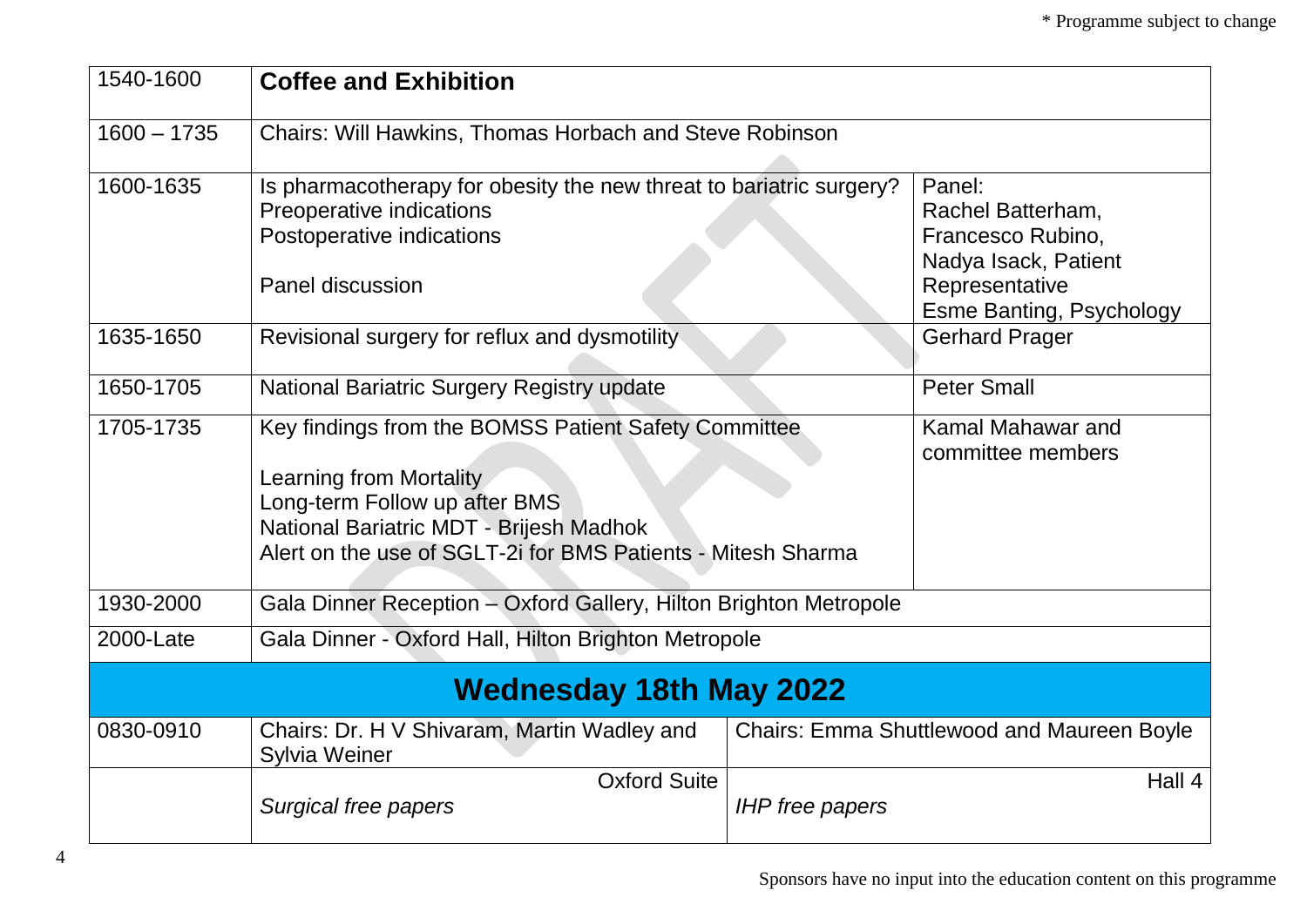|             | O12 - Safe introduction of one-anastomosis<br>gastric bypass in the United Kingdom - Andrew<br>Currie<br>O13 - Patient and operative factors associated<br>with delayed discharge following bariatric<br>surgery in an enhanced recovery setting -<br>Annalise Katz-Summercorn<br>O14 - Medicolegal outcomes following bariatric<br>surgery: lessons learnt from over 50<br>consecutive cases - Thomas Payne<br>O15 - Pre-operative endoscopy results in a<br>change in up to 21% of operative plans and is<br>justified in all patients undergoing primary<br>bariatric surgery in our unit - Matthew Doe<br>O16 - Enoxaparin venous thromboembolism<br>prophylaxis in bariatric surgery: A best<br>evidence topic update - Bavin Pathmaraj | with healthcare - Mohammed Sahir<br>Whyte<br>evaluation study - Amelia Simenacz<br>Ford-Adams | O7 - Feeling the 'weight' to lose it, the stigma of<br>obesity; a case of a PLWO recent interaction<br>O8 - Changes to walking gait after bariatric<br>surgery, preliminary results of four patients with<br>24 months follow up - Simon Federer<br>O9 - Prevalence of polycystic ovarian syndrome<br>in women undergoing bariatric surgery - Martin<br>O10 - The effectiveness and safety of liraglutide<br>in bariatric patients within the tier 3 and tier 4<br>service; a retrospective real-world clinical<br>O11 - Adolescents preserve muscle and lose fat<br>mass following sleeve gastrectomy - Martha |
|-------------|----------------------------------------------------------------------------------------------------------------------------------------------------------------------------------------------------------------------------------------------------------------------------------------------------------------------------------------------------------------------------------------------------------------------------------------------------------------------------------------------------------------------------------------------------------------------------------------------------------------------------------------------------------------------------------------------------------------------------------------------|-----------------------------------------------------------------------------------------------|-----------------------------------------------------------------------------------------------------------------------------------------------------------------------------------------------------------------------------------------------------------------------------------------------------------------------------------------------------------------------------------------------------------------------------------------------------------------------------------------------------------------------------------------------------------------------------------------------------------------|
| 0915 - 1030 | Chairs: Dr. H V Shivaram, Martin Wadley                                                                                                                                                                                                                                                                                                                                                                                                                                                                                                                                                                                                                                                                                                      |                                                                                               |                                                                                                                                                                                                                                                                                                                                                                                                                                                                                                                                                                                                                 |
| 0915-0945   | Hunterian Lecture - How the gut talks to the brain and other organs                                                                                                                                                                                                                                                                                                                                                                                                                                                                                                                                                                                                                                                                          |                                                                                               | <b>Dimitri Pournaras</b>                                                                                                                                                                                                                                                                                                                                                                                                                                                                                                                                                                                        |
| 0945-1005   | Should we be intervening early in adolescents with obesity?                                                                                                                                                                                                                                                                                                                                                                                                                                                                                                                                                                                                                                                                                  |                                                                                               | <b>Ashish Desai</b>                                                                                                                                                                                                                                                                                                                                                                                                                                                                                                                                                                                             |
| 1005-1030   | Panel Discussion - Have we got the<br>indications for bariatric surgery right?                                                                                                                                                                                                                                                                                                                                                                                                                                                                                                                                                                                                                                                               | <b>Sponsored by Medtronic</b><br><b>Medtronic</b>                                             | Facilitator:<br><b>Sherif Awad</b><br>Panel:<br>Carly Hughes, GP                                                                                                                                                                                                                                                                                                                                                                                                                                                                                                                                                |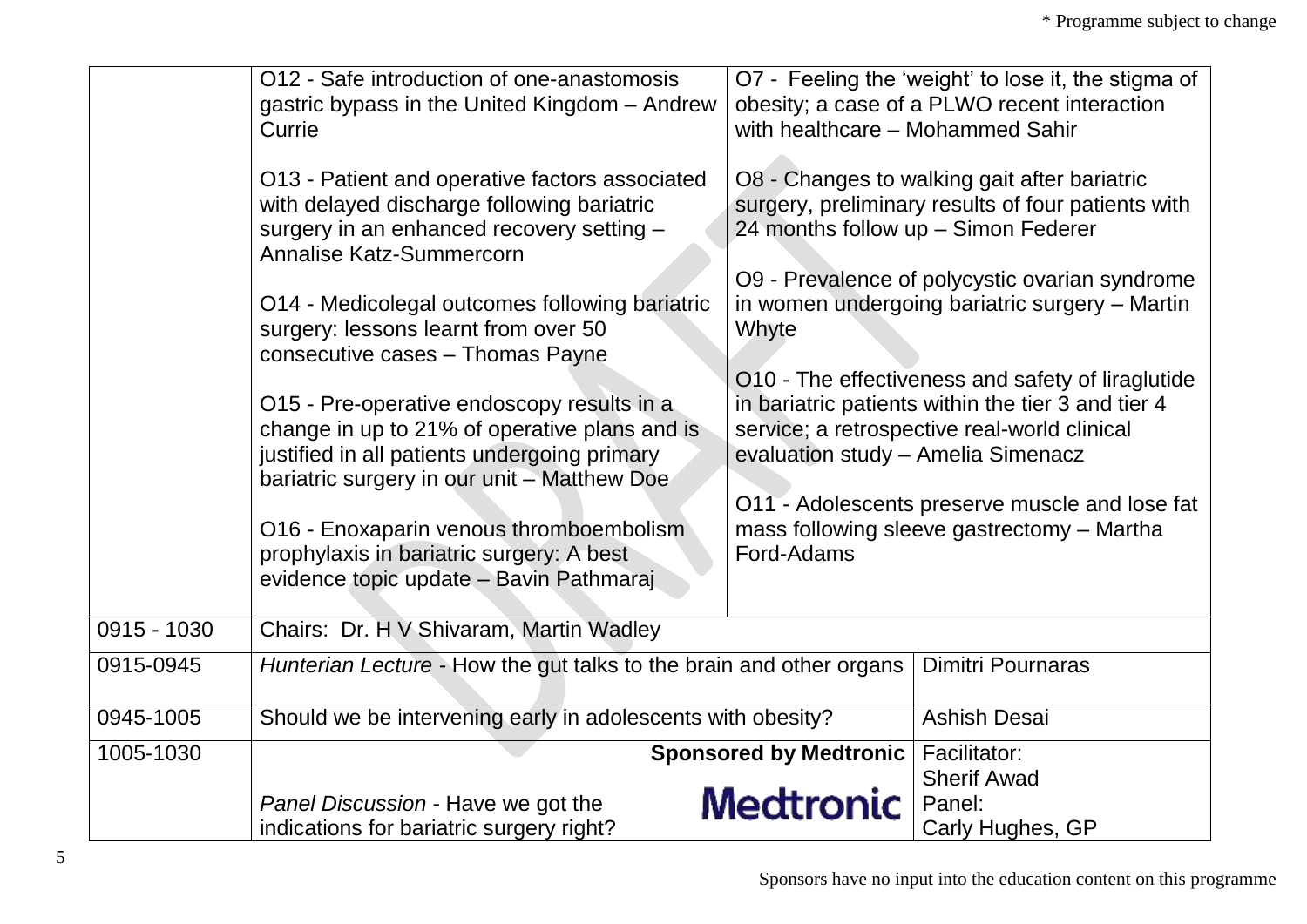|               |                                                                                                                                                                                                                                                                                                                                                                                                                                                                                                                 | Vanessa Snowdon-Carr,<br>Psychologist<br>Beth Greenslade, Dietitian |
|---------------|-----------------------------------------------------------------------------------------------------------------------------------------------------------------------------------------------------------------------------------------------------------------------------------------------------------------------------------------------------------------------------------------------------------------------------------------------------------------------------------------------------------------|---------------------------------------------------------------------|
|               |                                                                                                                                                                                                                                                                                                                                                                                                                                                                                                                 | Pawanindra Lal, Surgeon                                             |
| 1030-1050     | <b>Coffee and Exhibition</b>                                                                                                                                                                                                                                                                                                                                                                                                                                                                                    |                                                                     |
| $1050 - 1230$ | Chairs: Helen Parretti, Norbert Schroeder and Arun Prasad                                                                                                                                                                                                                                                                                                                                                                                                                                                       |                                                                     |
| 1050-1110     | Why should UK embrace robotic bariatric surgery?                                                                                                                                                                                                                                                                                                                                                                                                                                                                | Arun Prasad                                                         |
| 1105-1125     | <b>Obesity Stigma</b>                                                                                                                                                                                                                                                                                                                                                                                                                                                                                           | <b>Stuart Flint</b>                                                 |
| 1125-1145     | Are virtual consultations the future? Patients' and professionals'<br>experiences since COVID-19                                                                                                                                                                                                                                                                                                                                                                                                                | <b>Karen Coulman</b>                                                |
| 1145-1205     | <b>Video Submissions</b><br>V1 - Excision of eroded mesh and gastro-gastric fistula after<br>LRYGB. Importance of surgeon's endoscopic skills during bariatric<br>surgery - Patricia Ortega<br>V2 - Robotic Roux En Y Gastric Bypass after failed gastric band -<br><b>Ben Knight</b><br>V3 - Failed Gastric Plication - A case study in it's revision -<br>Nyimasata Sanyang<br>V4 - Laparoscopic Assisted ERCP for CBD stone post OAGB with<br>Prior Sleeve Gastrectomy: Video case report - Alwahhaj Khogeer |                                                                     |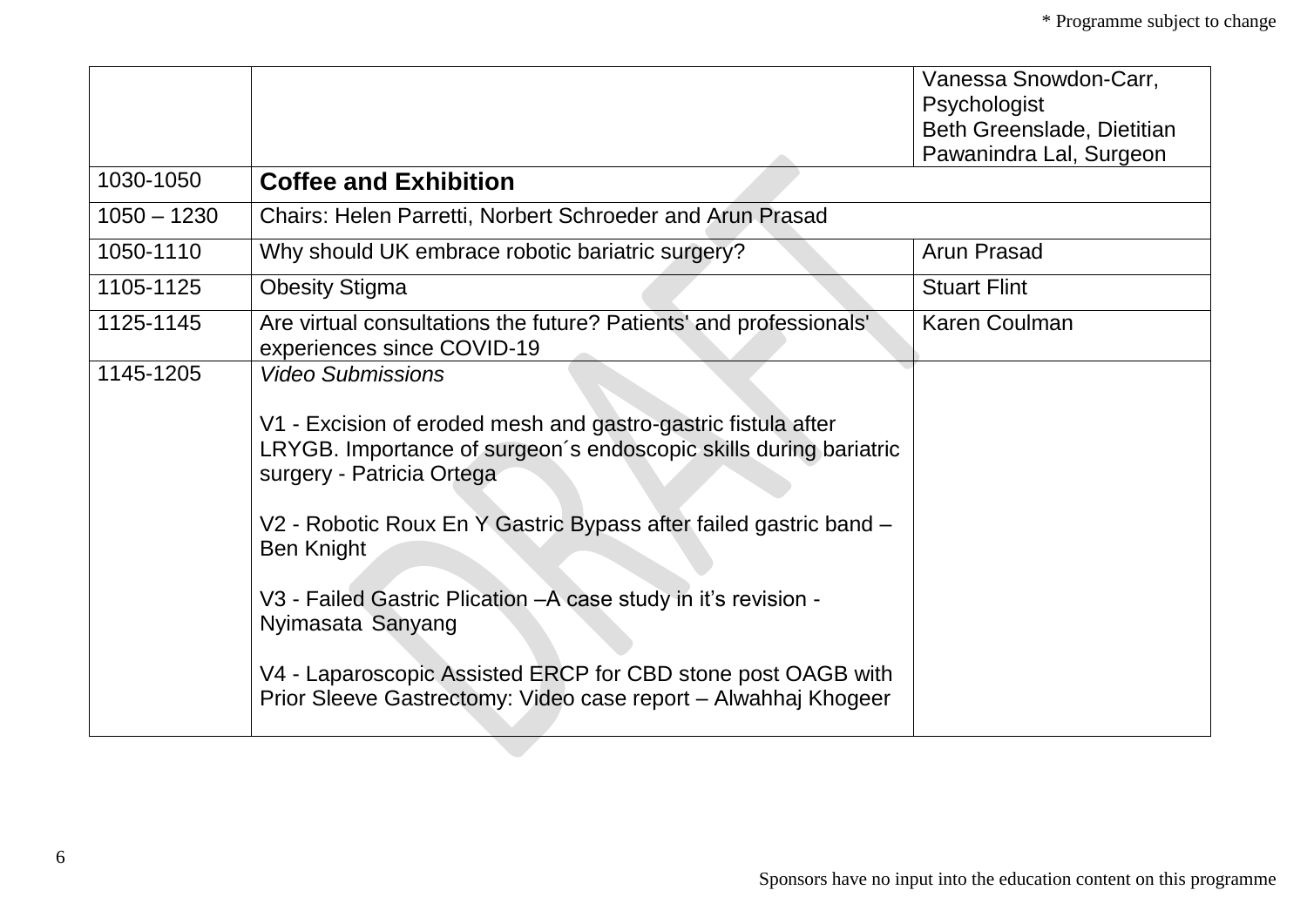| 1205-1230   | <b>Panel Discussion: Challenging cases</b><br>Three challenging cases from different members of the bariatric<br><b>MDT</b>                                                                                                                                                                                                                                                                                                                                                                                                                                    |                                                       | Panel:<br><b>Toni Russo, Nurse</b><br>Randeep Wadhawan<br>Emma Shuttlewood,<br>Psychologist<br><b>Guy Holt, Dietetics/ Nutrition</b> |
|-------------|----------------------------------------------------------------------------------------------------------------------------------------------------------------------------------------------------------------------------------------------------------------------------------------------------------------------------------------------------------------------------------------------------------------------------------------------------------------------------------------------------------------------------------------------------------------|-------------------------------------------------------|--------------------------------------------------------------------------------------------------------------------------------------|
| 1230-1325   | <b>Lunch and Exhibition</b>                                                                                                                                                                                                                                                                                                                                                                                                                                                                                                                                    |                                                       |                                                                                                                                      |
| 1255-1325   | <b>Oxford Suite</b><br>W.L.GORE Sponsored symposium -<br>Improving outcomes for High BMI patients:<br>From bariatric to hernia procedures<br>Chair: Mr Menon<br>How to make bariatric day case surgery safe<br>- Prof Maud Robert, Centre Hospitalier<br>Universitaire Edouard Herriot, France<br><b>GORE® SYNECOR Intraperitoneal</b><br>Biomaterial one year on - Dr Eric Mallico,<br>Novant Rowan Regional - Medical Center,<br>US<br>Final thoughts - safe bariatric surgery - Mr<br>Menon, University Hospital Coventry<br>Q&A joined by Prof Maud Robert | Medtronic Sponsored symposium -<br>and Sanjay Agrawal | Hall 4<br>Put your unit on the world stage with Barialink.<br>Experience from BOMSS members - Peter Small                            |
| 1325 - 1540 | Chairs: Richard Welbourn, Vinod Menon                                                                                                                                                                                                                                                                                                                                                                                                                                                                                                                          |                                                       |                                                                                                                                      |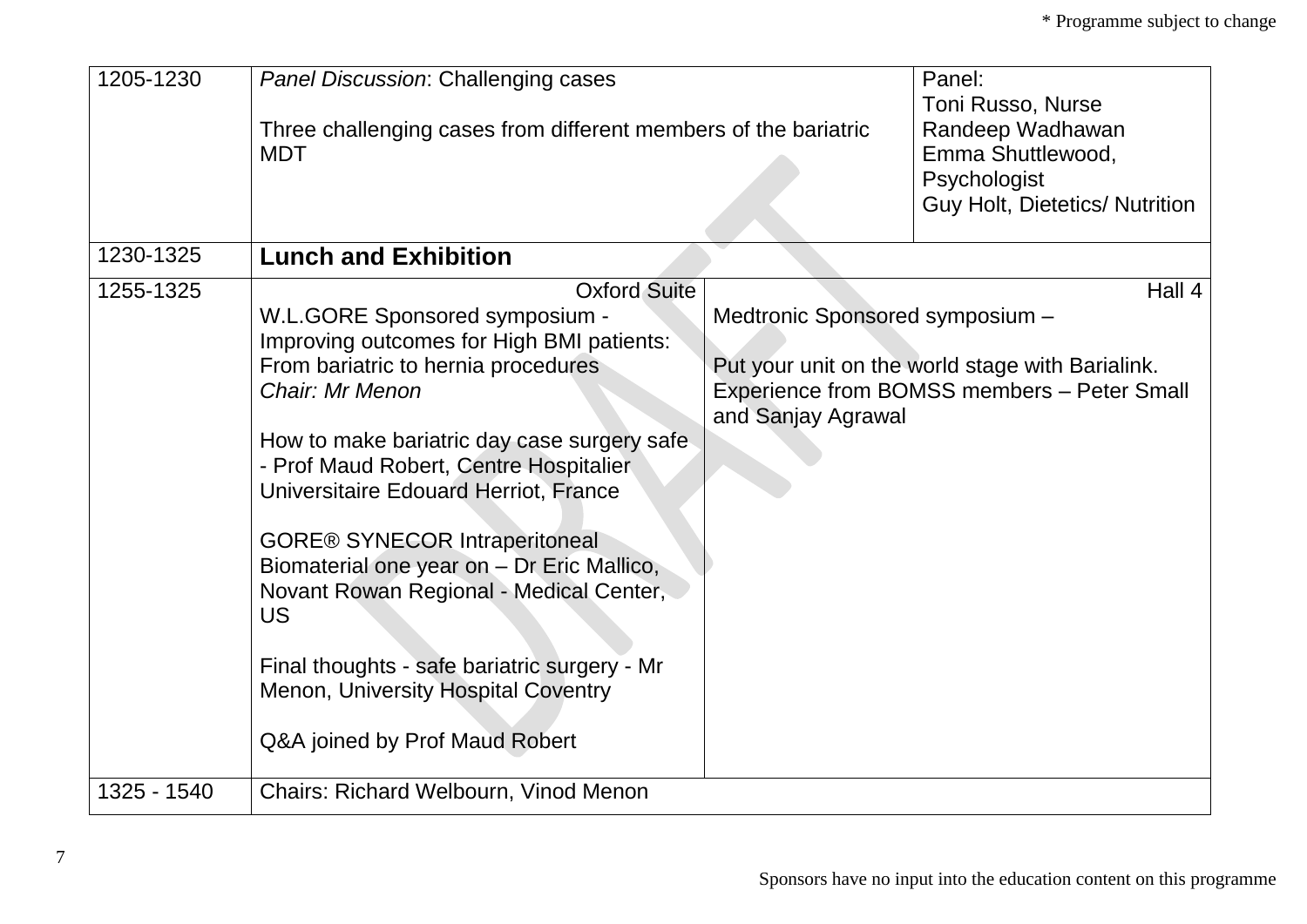| 1325 - 1430 | Joint IHP & Surgical prize paper session                                                                                                                                            |                                                                                                                                             |  |
|-------------|-------------------------------------------------------------------------------------------------------------------------------------------------------------------------------------|---------------------------------------------------------------------------------------------------------------------------------------------|--|
|             | O17 - An insight into a dietetic-led Tier 3 weight management service providing Liraglutide -<br><b>Henry Tellwright</b>                                                            |                                                                                                                                             |  |
|             | O18 - A global, multicentre, observational cohort study of mortality and morbidity for patients with<br>Type 2 diabetes undergoing bariatric and metabolic surgery (BMS) - Mitesh F |                                                                                                                                             |  |
|             | O19 - Exploring the key components and educational requirements of the bariatric specialist<br>nurse role using an e-Delphi technique - Jenny Abraham                               |                                                                                                                                             |  |
|             | O20 - Single Centre Experience Outcomes of Bariatric Surgery - Ayman Darwich                                                                                                        |                                                                                                                                             |  |
|             | O21 - Female Sexual quality of life after bariatric surgery – Martin Whyte                                                                                                          |                                                                                                                                             |  |
|             | O22 - Is it necessary to do routine post-op blood tests in patients undergoing bariatric surgery? -<br><b>Vittal Rao</b>                                                            |                                                                                                                                             |  |
| 1430-1450   | Health-related quality of life, anxiety and depression before and<br>after bariatric surgery: data from the By-Band-Sleeve cohort                                                   | Jane Blazeby                                                                                                                                |  |
| 1450-1510   | <b>BOMSS Plenary:</b><br>The science behind obesity and cancer                                                                                                                      | <b>Scott Shikora</b>                                                                                                                        |  |
| 1510 - 1535 | <b>Medicolegal Case Debate</b>                                                                                                                                                      | Omar Khan                                                                                                                                   |  |
|             | Two cases will be presented and discussed                                                                                                                                           | Panel:<br>Abeezar Sarela, Surgeon<br>Myutan Kulendran, Surgeon<br>George Hamlyn Williams,<br><b>Dietitian</b><br>Emma Stapley, Psychologist |  |